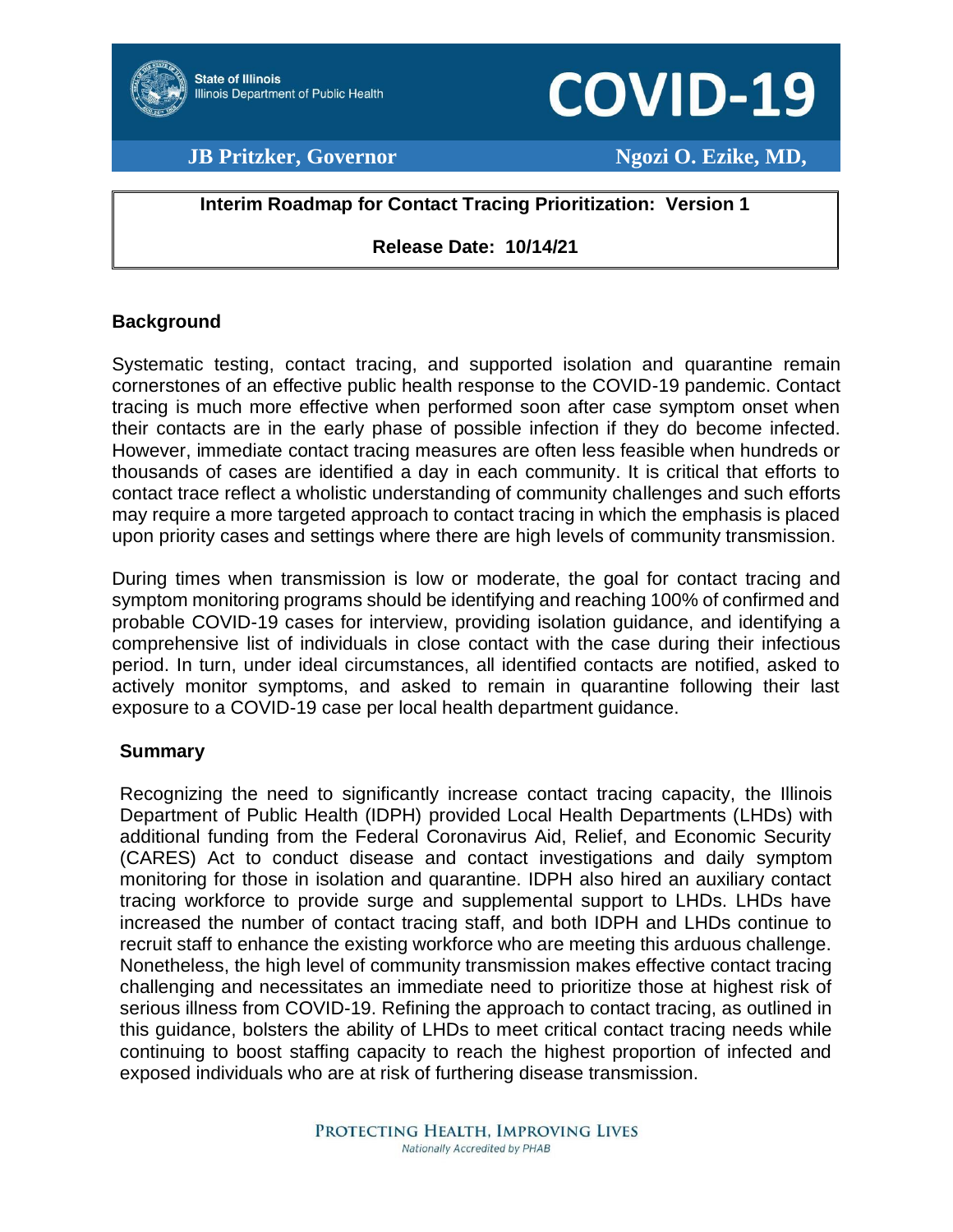IDPH and LHDs have collaboratively identified several activities related to disease investigation, contact notification, and symptom monitoring that may be modified or suspended during periods of increased community transmission in order to meet the current demands in a sustainable way. In periods of high community transmission, LHDs are encouraged to adopt flexible strategies to meet the goals of contact tracing and monitoring as best they can within their capacity.

This document outlines modified practices and considerations for appropriate adjustments in contact tracing practices, serving as an interim roadmap for a more targeted and efficacious approach. Adapted from the [Centers for Disease Control \(CDC\)](https://www.cdc.gov/coronavirus/2019-ncov/php/contact-tracing/contact-tracing-plan/prioritization.html)  [recommendations for high-burden jurisdictions,](https://www.cdc.gov/coronavirus/2019-ncov/php/contact-tracing/contact-tracing-plan/prioritization.html) the modified contact tracing practices will allow LHDs to prioritize public health interventions during situations of increased community spread by prioritizing: 1) vulnerable populations; 2) congregate settings (including long-term care facilities): 3) high exposure contacts; and 4) high-density indoor settings.

Refining the approach to contact tracing, as outlined in this guidance, bolsters the ability to meet critical contact tracing needs while continuing to boost staffing capacity to reach the highest proportion of infected and exposed individuals who are at risk of furthering disease transmission. IDPH will continue to update this roadmap, in partnership with LHDs, as the pandemic and contact tracing evolve.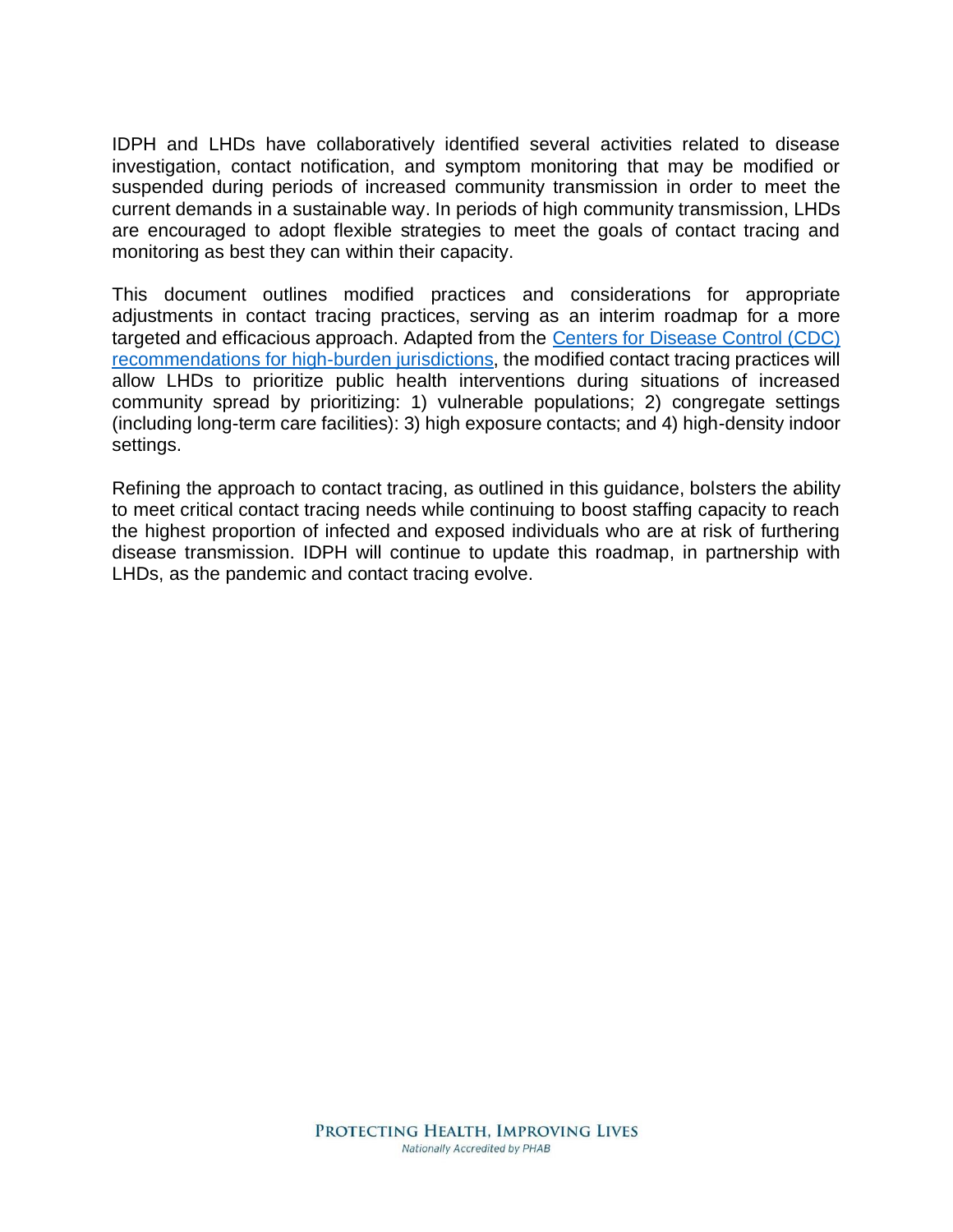#### IDPH

Page 2 of 4

#### **Recommendations**

In areas of substantial or high COVID-19 transmission, LHDs should adopt targeted strategies to meet the goals of contact tracing and monitoring as outlined below in the prioritization scheme (Figure 1) and contact tracing modifications (Figure 2).<sup>1</sup>

LHDs may consider implementing these modifications to contact tracing practices when countylevel transmission of COVID-19 is substantial or high<sup>2</sup>

Information on exposure locations, occupation, outbreak, and other epidemiologic information should continue to be collected from all cases when they are investigated and entered in the Salesforce case record. Resource coordination to address structural barriers to safely isolate and/or recover should continue as is to ensure equity in the disease response for every case/close contact.

Figure 1 describes a suggested prioritization scheme for case investigation for appropriate notification and monitoring of close contacts when having to perform the work during periods of substantial and high-level disease transmission.

Figure 2 describes potential modifications to case investigation and contact tracing practices. These modifications should only be implemented during periods of substantial and high transmission when standard operating procedures for contact tracing are no longer sustainable. LHDS are not required to use these modifications if they have capacity to sufficiently investigate all cases and identify all close contacts during periods of substantial and high transmission.

The recommended modifications identified below are not intended to be an exhaustive list of available options. LHDs may consider additional modifications to their contact tracing programs where necessary, provided that those modifications are consistent with existing state guidelines. LHDs should notify IDPH of any additional modifications using contact information provided below.

<sup>&</sup>lt;sup>1</sup> Lessons learned through these efforts should be shared and communicated between IDPH and LHDs, during LHD ICS (Incident Command Structure) command calls, to strengthen evaluation and collective response.

<sup>&</sup>lt;sup>2</sup> CDC defines transmission of COVID-19 at the county level by the number of new cases per 100,000 population in the previous seven days as follows: low (0-9), moderate (10-49), substantial (50-99), and high (100 or more).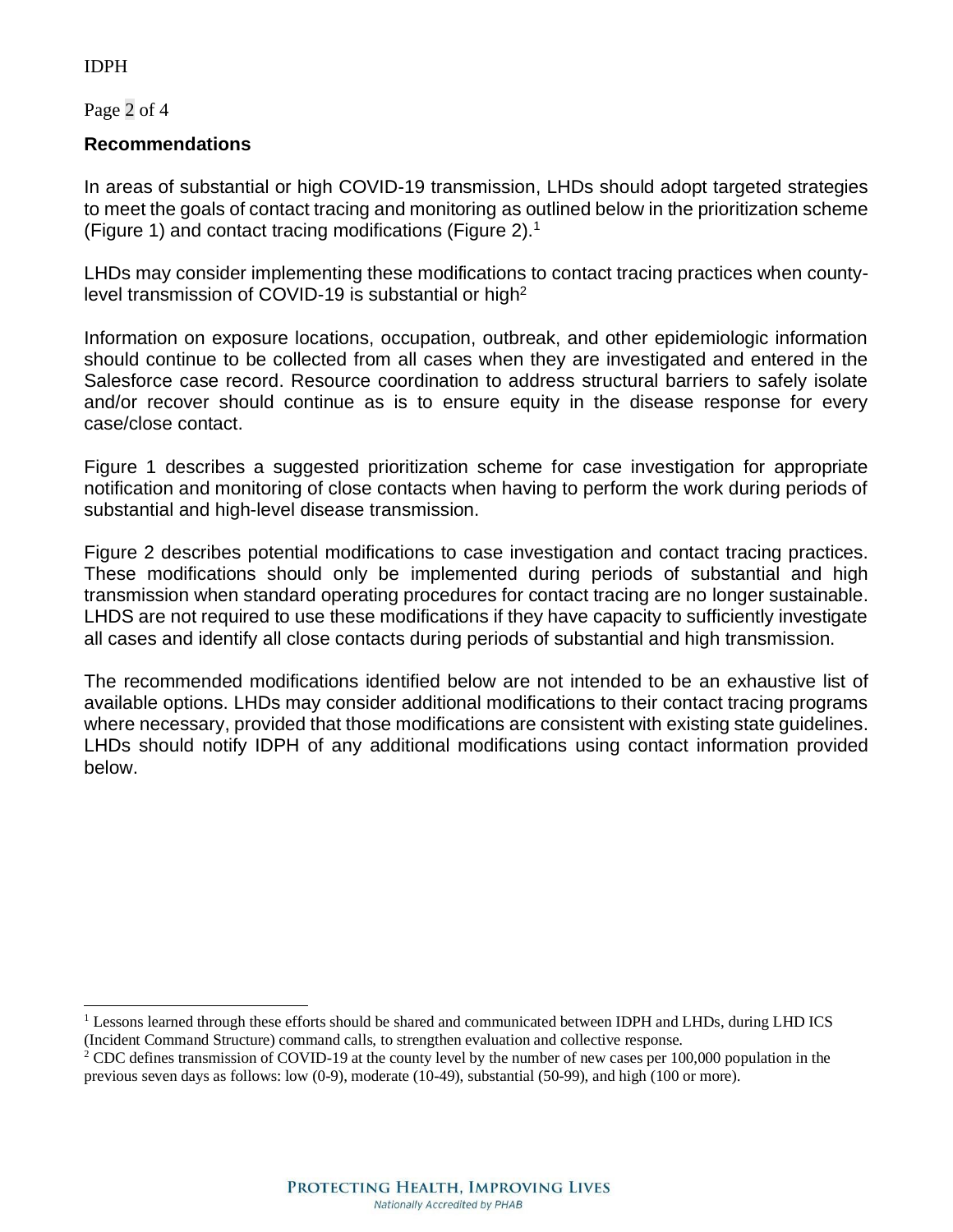#### **Figure 1: Prioritization scheme for case investigation and contact tracing**

## **Priority 1**

- Residents of acute care, long-term care, and congregate living facilities (if facility does not have an internal outbreak investigation policy) regardless of vaccine status
- Unvaccinated Immunosuppressed individuals [\(Individual at higher risk of](https://www.cdc.gov/coronavirus/2019-ncov/hcp/clinical-care/underlyingconditions.html)  [medical illness](https://www.cdc.gov/coronavirus/2019-ncov/hcp/clinical-care/underlyingconditions.html)
- Household and close contacts of priority 1 cases that are themselves high risk for complications of COVID-19 (Immunosuppressed etc.)
- Intimate Partner contacts outside of the household of priority 1 cases that are high risk for complications of COVID-19 (e.g. boyfriend, girlfriend, partner, this does not include school exposures).

*Positive cases may choose to notify intimate partner contacts in place of LHD calls*.

#### **Priority 2**

*Highest Priority*

*Lowest Priority* • **Persons in high density indoor settings in which physical distancing or face covering is limited (examples could include but may not be limited to bars, factories, gym, salons)**

LHD should work with workplace management to implement COVID-19 mitigation measures and identify workplace contacts. LHD will determine if contacts should be notified by letter/mail or via individual notifications depending on the circumstances.

• **Activities such as school sports, youth activities, team sports and school lunchroom settings** 

LHD should coordinate with school, nurse, coach, league director, etc. to notify contacts of exposure with a letter/mail and information on selfmonitoring. Nothing in this guidance modifies the obligations and authority of schools to identify and exclude close contacts in schools (*see* Executive Order 2021-25)

• **Large indoor gatherings and events/outdoor events with no physical distance observed (family reunions, graduation parties, weddings, festivals).** 

LHD should notify the event coordinator and ask them to share with attendees. If LHD has no contact information for event coordinator, they may consider other options such as a press release for notifying the public as necessary.

#### • **Public Places (Restaurants, taverns, grocery stores, etc.)**  Notify owner to implement mitigation measures of masking, social distance, and hand sanitizing Notify if there is an individual that can be identified as someone who had significant exposure.

**Others not in priority 1 or 2** LHD should notify all. LHD should further investigate if they have the capacity.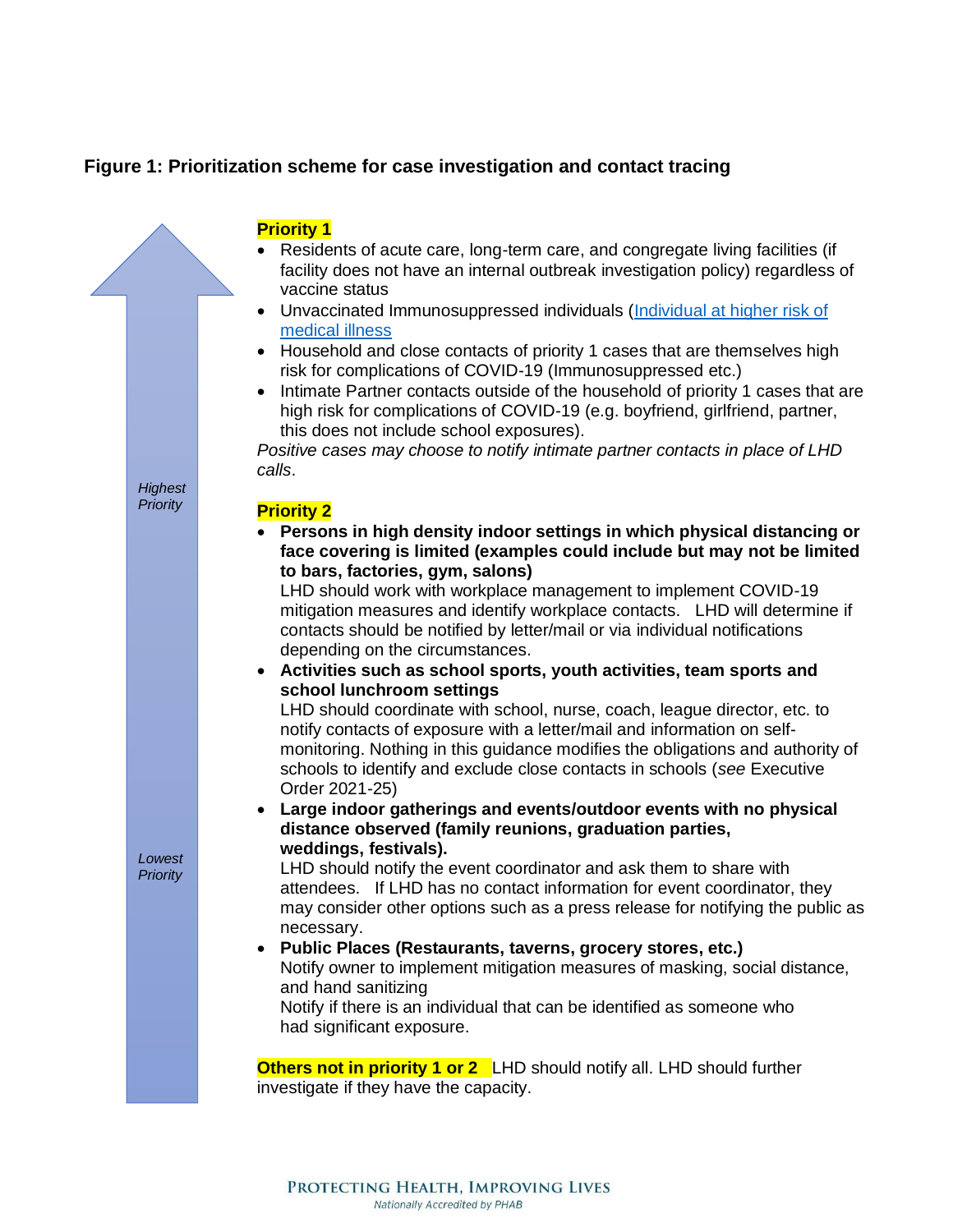#### **Figure 2. Potential modifications to case investigation and contact tracing processes**

*Suspend investigation of contacts in low-priority categories as necessary to maintain timeliness of response to confirmed cases and high-priority contacts.*

•Prioritize cases (priority 1 and 2) less than 6 days from symptom onset or specimen collection date

*Process efficiency*

- •Group together cases with the same addresses in salesforce case list
- •Prioritize those 65 years and older from salesforce case list
- •LHD should send information to another jurisdiction as appropriate for cases and contacts

*Use case fields de-prioritization in Salesforce.*

- Do not fill isolation location if same as case address
- Leave out transport location if it's a non-extended travel
- Do not fill symptoms if not applicable

*Make fewer attempts to contact individuals who test positive before classifying them as unreachable.*

- •Consider reducing the number of attempts to reach each client, using a combination of phone calls and text messages.
- •Consider foregoing contact investigations if 14 days or more have elapsed since a person was identified to have exposure to a person with COVID-19 except a known hospitalized case.

*If case patients demonstrate interest and capability, health departments may request that the case communicate key messages to their household or other close contacts about testing and quarantine.*

•If case patients demonstrate interest and capability, health departments may request cases to communicate key messages to their household contacts.

*Rely on electronic symptom monitoring as the default method for monitoring individuals under quarantine.*

- •Reserve monitoring phone calls for individuals with special needs or those who "opt-in" for more intensive monitoring.
- •Reduce frequency of phone contacts to 2 days for monitoring, such as at day 7 and day 14 of the quarantine period for these cases.
- •In crisis situations, suspend monitoring for selected contacts, in favor of providing instructions to call their primary care provider if symptomatic

*Suspend certain data collection and data entry requirements.*

•Enter household contacts into Salesforce, but only create a contact Investigation if the household contact requires a separate notification phone call.

*Share responsibility for contact tracing activities with other qualified organizations.*

- •Collaborate with universities, school systems, and large employers to facilitate, develop, and implement contact tracing plans.
- •Send a single letter to organizers of events or gatherings, rather than to individuals known to attend events where they were exposed.
- •Use press releases for large events